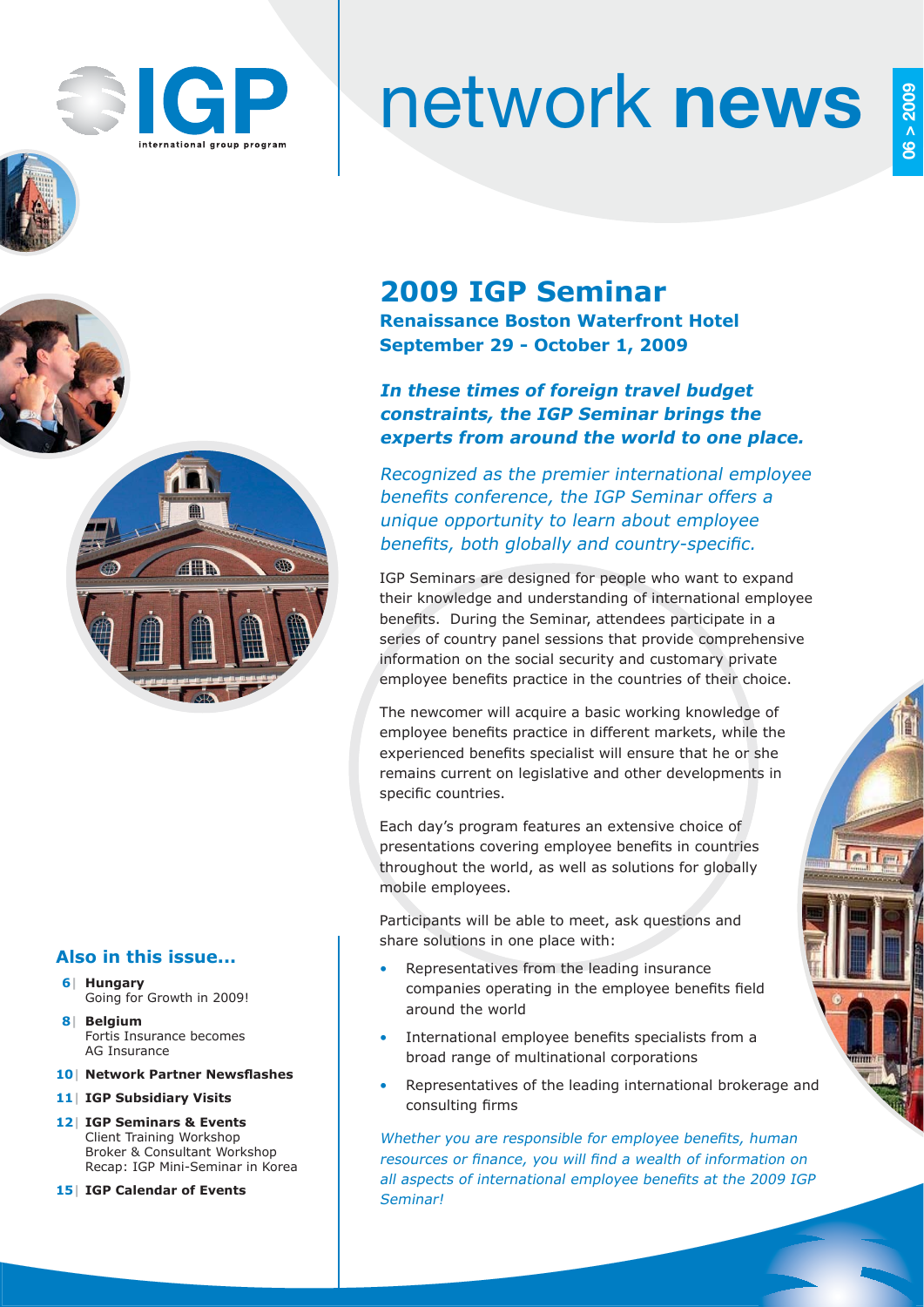

#### **Program Outline**

*The Welcome and Orientation Session on Tuesday morning, September 29, will mark the opening of the 2009 IGP Seminar.*

Before the start of the formal program, we invite all attendees and their guests to join us Monday evening, September 28, for a reception at the Renaissance Boston Waterfront Hotel. This will give you the chance to get to know the other participants in a casual atmosphere.

In addition to the Monday evening reception, IGP will be hosting a special dinner on Tuesday and another reception on Wednesday evening. These informal events will provide you with additional opportunities to exchange views and ideas with other attendees.

The main medium for the exchange of information at the Seminar will be country panel sessions during which IGP Network Partners provide a comprehensive review of the social security system, customary private employee benefits practice, funding requirements and current legislation affecting employee benefits in their respective countries. The sessions will then be opened up to participants to discuss issues and ask questions.

Each registrant will have the opportunity to attend up to 12 country panel sessions, as well as the Special Interest Session on Thursday.



#### **Provisional Program Schedule**

#### **Monday, September 28**

6:00 pm Reception at Renaissance Hotel

#### **Tuesday, September 29**

| $8:00$ am          | <b>Seminar Registration</b>    |  |  |
|--------------------|--------------------------------|--|--|
|                    | Continental Breakfast          |  |  |
| $9:00$ am          | <b>Welcome and Orientation</b> |  |  |
| $10:00$ am         | <b>Panel Session 1</b>         |  |  |
| $11:15$ am         | <b>Panel Session 2</b>         |  |  |
| $12:15 \text{ pm}$ | Luncheon                       |  |  |
| $1:30$ pm          | <b>Panel Session 3</b>         |  |  |
| $2:45$ pm          | <b>Panel Session 4</b>         |  |  |
| $4:00$ pm          | <b>Panel Session 5</b>         |  |  |
| 6:00 pm            | Reception & Dinner             |  |  |

#### **Wednesday, September 30**

| $8:00$ am         | <b>Continental Breakfast</b> |
|-------------------|------------------------------|
| $9:00$ am         | <b>Panel Session 6</b>       |
| $10:00$ am        | Coffee Break                 |
| $10:30$ am        | <b>Panel Session 7</b>       |
| $11:45$ am        | <b>Panel Session 8</b>       |
| 12:45 pm          | Luncheon                     |
| $2:15$ pm         | <b>Panel Session 9</b>       |
| $3:30$ pm         | <b>Panel Session 10</b>      |
| $6:00 \text{ pm}$ | Reception                    |

#### **Thursday, October 1**

| $8:00$ am  | <b>Continental Breakfast</b>    |
|------------|---------------------------------|
|            | 9:00 am Panel Session 11        |
|            | 10:15 am Panel Session 12       |
| $11:30$ am | <b>Special Interest Session</b> |
|            | 12:30 pm Luncheon               |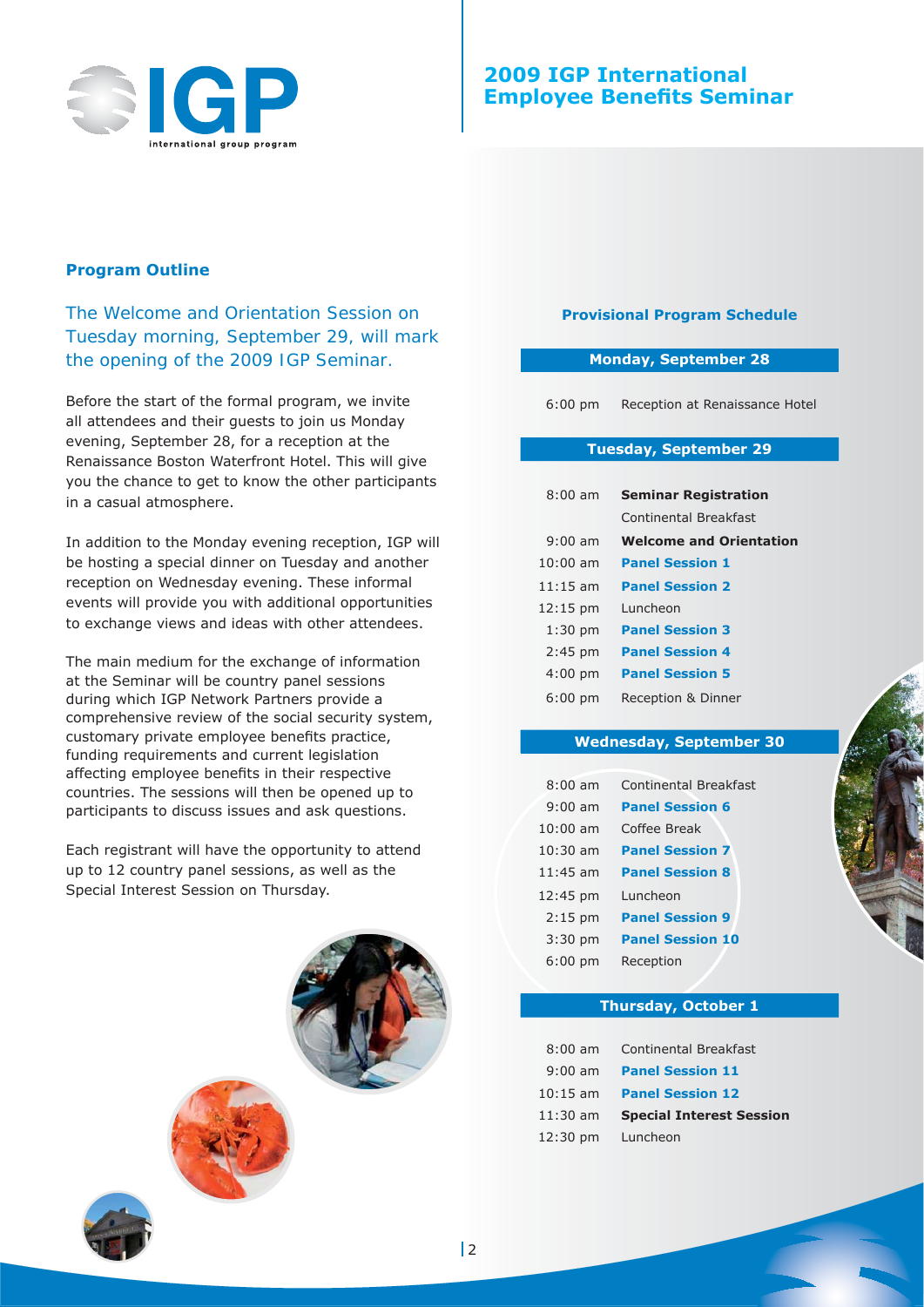

#### **Panel Selection**

Prior to your participation at the Seminar, we ask that you select and register for the country panel sessions in which you are most interested.

This year, we are pleased to offer the following selection of country panel sessions:

| Argentina       | Mexico                |
|-----------------|-----------------------|
| Australia       | Netherlands           |
| Austria         | Norway                |
| Belgium         | Poland                |
| <b>Brazil</b>   | Portugal              |
| Canada          | Russia                |
| Central America | Singapore             |
| China           | South Africa          |
| Colombia        | Spain                 |
| Denmark         | Sweden                |
| Finland         | Switzerland           |
| France          | Taiwan                |
| Germany         | TCN - Life & Pensions |
| Greece          | TCN - Medical         |
| Hong Kong       | Thailand              |
| Hungary         | Turkey                |
| India           | UK - Life             |
| Ireland         | UK - Medical          |
| Italy           | <b>United States</b>  |
| Japan           |                       |

During each panel session, IGP Network Partners review trends in their country's customary benefits plan design. Participants are encouraged to ask questions and share solutions.

When registering, please indicate your choice of country panel sessions by numbering at least 16 boxes on our on-line registration form. The numbering should be in order of preference, with 1 being your first choice and 16 being the panel of least interest to you.

We will do our best to accommodate as many of your preferred panels as possible within the 12 hours of panel time available for each participant.

There is a link to the registration form on our website.

Go to: www.igpinfo.com > Seminars & Events > Boston: Fall 2009 > Register

#### **Special Interest Session**

The Special Interest Session will feature a topic of general interest to those involved in international employee benefits. It will be held on Thursday, October 1, and all participants will have an opportunity to attend.

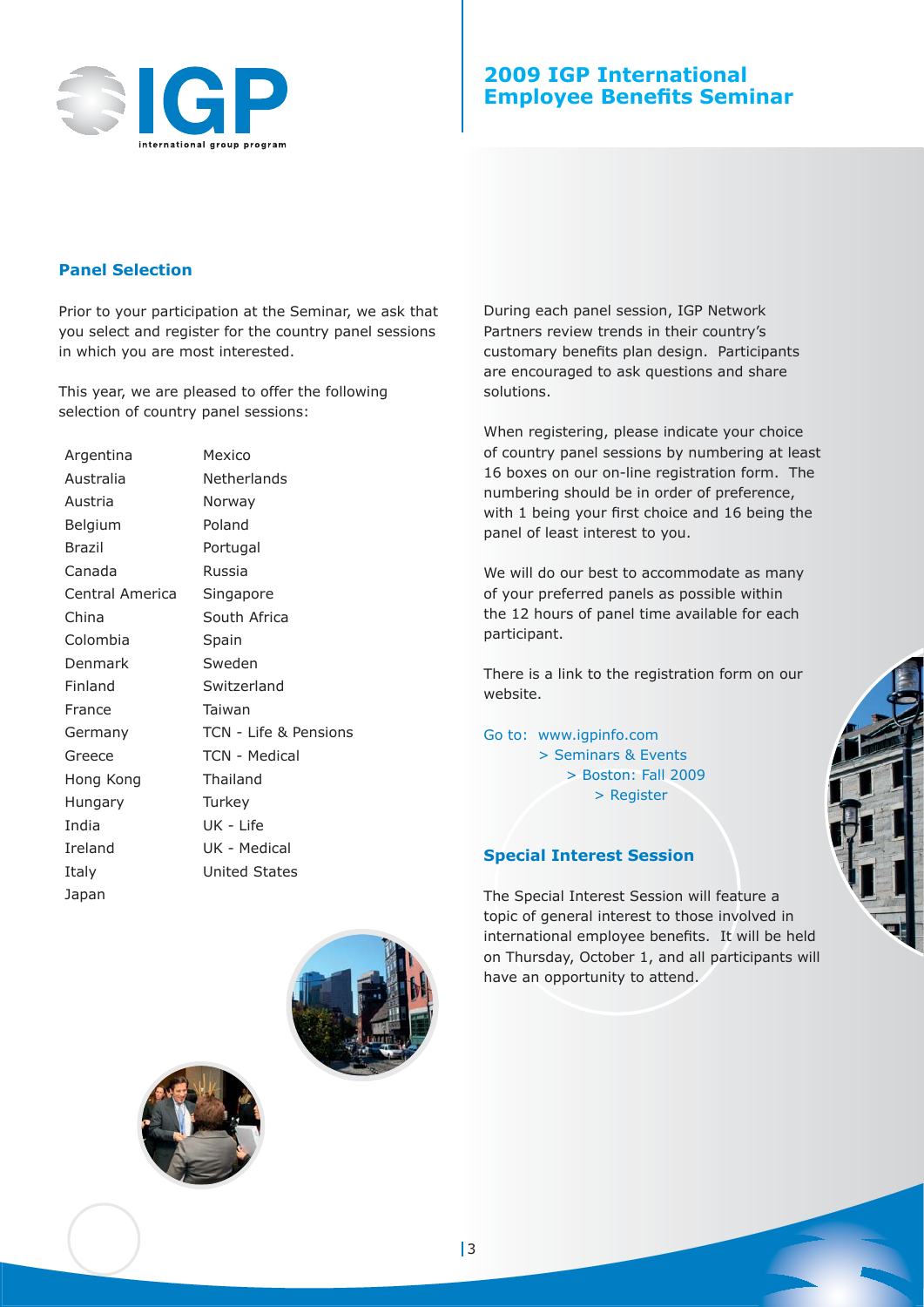

#### **How to Register**

The registration fee, per person, for the 2009 IGP Seminar is:

| <b>USD 950</b>   | Until July 31           |
|------------------|-------------------------|
| <b>USD 1,000</b> | August 1 - September 14 |
| <b>USD 1,050</b> | After September 14      |

The fee covers all of the country panels and the Special Interest Session, as well as continental breakfasts, luncheons, mid-morning and afternoon refreshments, evening receptions and the dinner on Tuesday. Hotel accommodations and travel expenses are not included in the fee.

**Checks** should be made payable in US dollars to John Hancock Financial Services. Unfortunately, credit card payments cannot be accepted.

Please mail your payment to:

Ms. Elaine Paradiso International Group Program (IGP), T-22 John Hancock Financial Services, Inc. P.O. Box 111, Boston, MA 02117 USA

John Hancock's Federal Tax ID #: 04-1414660



Account Number: 279-8000-8 ABA Number: 026009593 Swift Code: BOFAUS6SSFX Account Name: John Hancock Attention: (IGP) Lisa Tam Telephone: (617) 572-8667 Reference: 2009 IGP Seminar – (Your

Company Name)

#### **Deadline for Seminar Registration**

The deadline for Seminar registration is **September 18**. Registrations after September 18 will be accepted on a space-available basis.

Reservations at the Renaissance Hotel must be made *on or before Monday,* **September 7,** in order to take advantage of the IGP Seminar group rate.

#### **Cancellation Policy**

The Seminar registration fee will be fully refundable if IGP receives your cancellation notice in writing **on or before September 18**. Cancellations after that date will be subject to an administrative fee of USD 100.

#### **Guests**

Should your spouse, partner or guest choose to accompany you to Boston, he or she is invited to join us for the continental breakfast each morning, all the evening receptions and dinners as well as the final luncheon on Thursday. Although no formal guest program will be arranged, suggestions will be provided for various activities in and around Boston during the day.



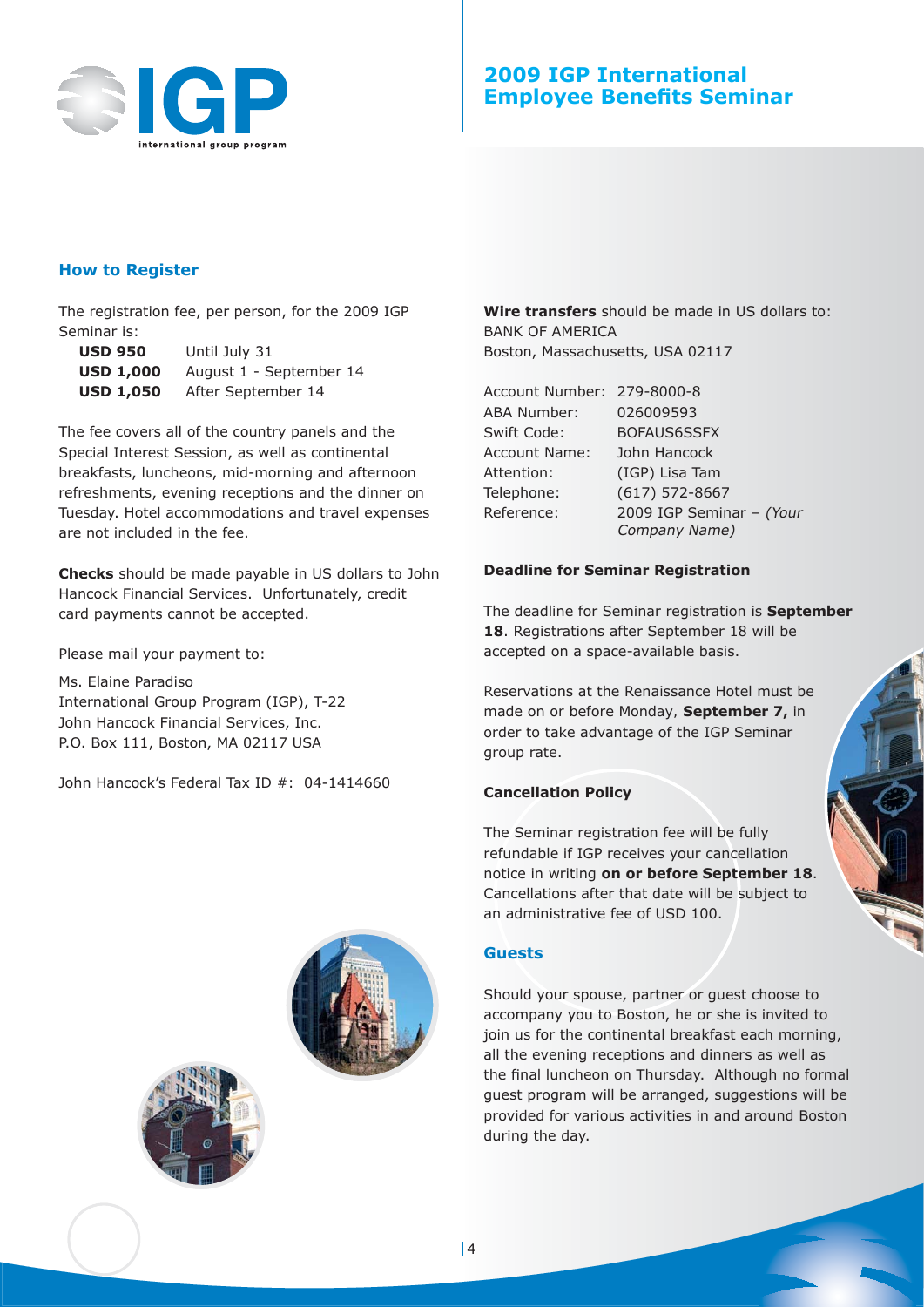

#### **Hotel Accommodations**

A block of rooms has been reserved at the **Renaissance Boston Waterfront Hotel** for attendees of the IGP Seminar.

#### **Renaissance Boston Waterfront Hotel**

606 Congress Street Boston, MA 02210 USA Telephone (General): 617-338-4111 Telephone (Reservations): 1-800-468-3571 Fax: 617-338-4138 www.renaissanceboston.com

The Renaissance Boston Waterfront Hotel opened in 2008 and is the newest addition to Boston's emerging seaport district. Combining contemporary elegance and state-of-the-art technology, the Renaissance Hotel has an aquatic-themed atmosphere and exceptional views of the Boston skyline and waterfront. Guests staying at the Renaissance will enjoy outstanding service and all of the latest amenities.

#### *Please note that the Renaissance is a completely non-smoking hotel.*

The group rate at the Renaissance Hotel for the IGP Seminar will be **USD 239** (plus tax) per night for a single or double room. Hotel accommodations are not included in the registration fee, and payment must be made directly to the hotel.

For reservations, please call: **1-800-468-3571** and mention that you will be attending the *IGP Seminar.*



You may also make your reservations for the Renaissance Hotel online via a link on the IGP website.

Go to: www.igpinfo.com

 > Seminars & Events > Boston: Fall 2009 > Hotel Accommodations

Reservations for attendees of the IGP Seminar must be made *on or before Monday,*  **September 7, 2009**. Reservations after that time will be accepted on a space-available basis, and the IGP Seminar group rate is not guaranteed.

#### **For Additional Information**

To learn more about the 2009 IGP Seminar, please contact your IGP Account Manager or:

#### **Ms. Elaine Paradiso**

International Group Program (T-22) John Hancock Financial Services P.O. Box 111, Boston, MA 02117 T (617) 572-8637 E eparadiso@jhancock.com

W www.igpinfo.com



A world of benefits information *awaits you in Boston!*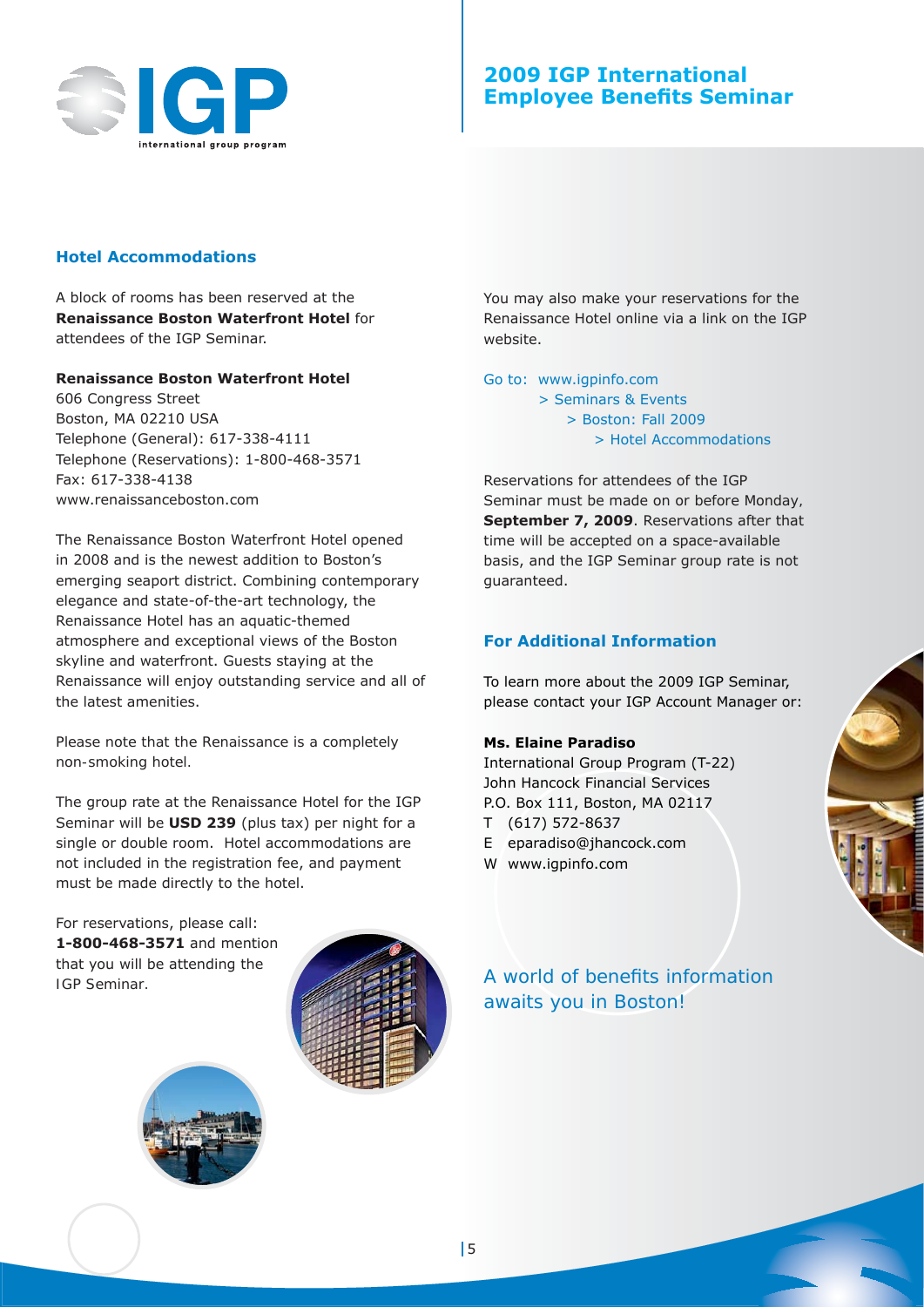

## **Country News**

## **Hungary: Going for Growth in 2009!**

#### **Tax Alert**

The latest OECD report on Hungary confirms that economic activity is set to decline in Hungary in 2009 (as in many other countries), before picking up with the recovery in world trade and with higher confidence following international financing support. Inflation should decelerate towards the 3% target as wage growth remains moderate.

To tackle the effects of the economic and financial crisis, the Government has outlined modifications to the tax system. The Government's plans would decrease employment taxes as well as the tax slice, which is among the highest in the OECD, reflecting high social charges for employers.

#### **Proposed changes as of July 1, 2009**

#### **Personal income tax**

- *Current situation*
	- Tier 1: Annual income < HUF 1,700,000 Tax rate: 18%
	- Tier 2: Annual income > HUF 1,700,000 and < HUF 7,446,000 Tax rate: 36%
	- Tier 3: Annual income > HUF 7,446,000 Tax rate: 40%
- *Proposed changes (retrospective, from January 1, 2009)*
	- Tier 1: Annual income < HUF 1,900,000 Tax rate: 18%
	- Tier 2: Annual income > HUF 1,900,000 and < HUF 7,446,000 Tax rate: 36%
	- Tier 3: Annual income > HUF 7,446,000 Tax rate: 40%

#### **Contributions**

The employer currently pays 29% Social Security contributions, in addition to a 3% contribution based on the gross salary of the employee.

The Social Security contribution is proposed to decrease from 29% to 24% for employees with a gross salary below twice the monthly minimum wage of HUF 71,500.

#### **Corporate tax**

The employer currently pays 20% (16% plus 4% solidarity tax) corporate tax on earnings before taxes. The proposed change is to abolish the 4% solidarity tax but increase the corporate tax rate from 16% to 19%, which would significantly broaden the tax base.

#### **Proposed changes as of January 1, 2010**

- Extend the reduction of employer's Social Security contributions to all salaries
- Restructure personal income tax:
	- Increase the limit of the personal income tax bracket between Tier 1 and Tier 2 to HUF 5,000,000
	- Tier 1 tax rate: 17%
	- Tier 2 tax rate: 32%
	- Eliminate Tier 3
	- "Gross up" personal incomes (to make up for the increased tier limit and lower tax rates)
- Abolish most tax allowances and tax credits in the personal income tax

Although it was the Government's intention to implement these changes prior to the European Parliament elections of June 2009, no official bill has been submitted to parliament yet, and the changes have not yet entered into legislation.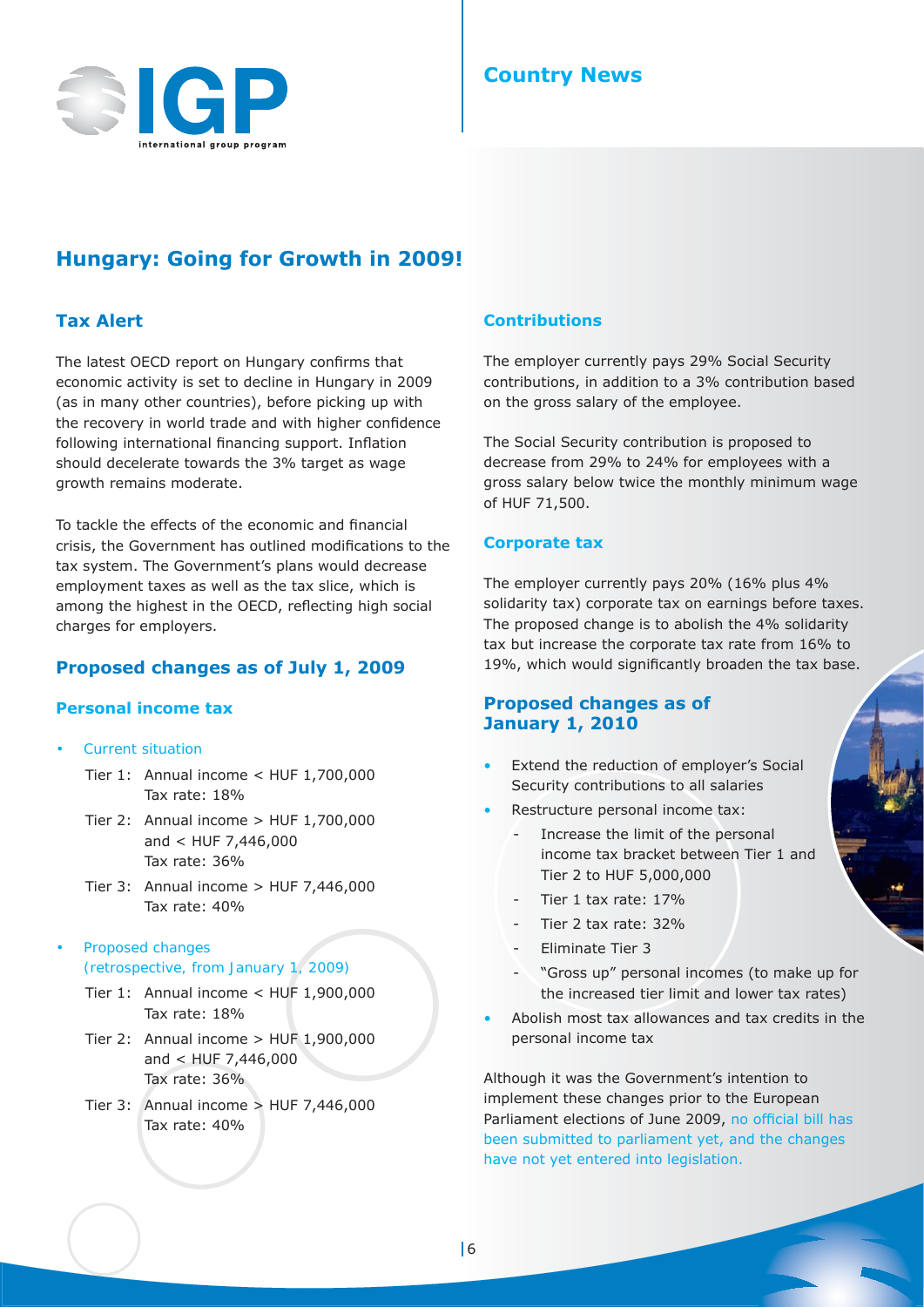

## **Country News**

## **Hungary: Going for Growth in 2009!**

#### **Your Best Choice in Hungary: AEGON Hungary General Insurance Co.**

AEGON Hungary Composite Insurance Company was Hungary's sole insurance company until 1986 and is the successor of the former national insurance company. In 1992, it was acquired by the Netherlands-based AEGON Group.

#### **Why is AEGON your best choice for your employees' benefi ts?**

- AEGON is a major market player in Hungary in the provision of life, pension and investment products:
	- The 2nd largest provider of pension schemes
	- The 3rd largest provider of life assurance and income protection to individuals and corporations
- AEGON's pension fund, the AEGON Voluntary and Private Pension Fund, celebrates its 15th anniversary in 2009. Since its establishment, the fund has grown to a membership of over 820,000, making AEGON one of the leaders in the mandatory and voluntary mutual pension market.
- AEGON is the most dynamically growing service provider in pensions in Hungary: growth in membership exceeds market average by 4% while growth in assets outperforms the market average by 7%.
- AEGON is an innovation leader a wide range of insurance services for general and specialized



needs is offered including: life cover, investments, pensions, mortgage insurance and special insurance for women.

- AEGON operates a dedicated Customer Information Line - 24 hours a day, 7 days a week.
- AEGON operates a Public Web Portal an online tool to monitor and manage pension savings.

#### **Facts & Figures:**

- IGP Network Partner since 1991
- IGP's share of the group portfolio: 33%
- Financial Ratings:
	- Standard & Poor's: A-
	- Moody's: A3
	- Fitch: A

#### **More information**

If you would like to learn more about employee benefits in Hungary, please contact your IGP Account Manager, or:



Mr. Károly Balázs Group Life Sales Manager AEGON Hungary General Insurance Co.

- T +36 1 476-5373
- E balazs.karoly@aegon.hu
- W www.aegon.hu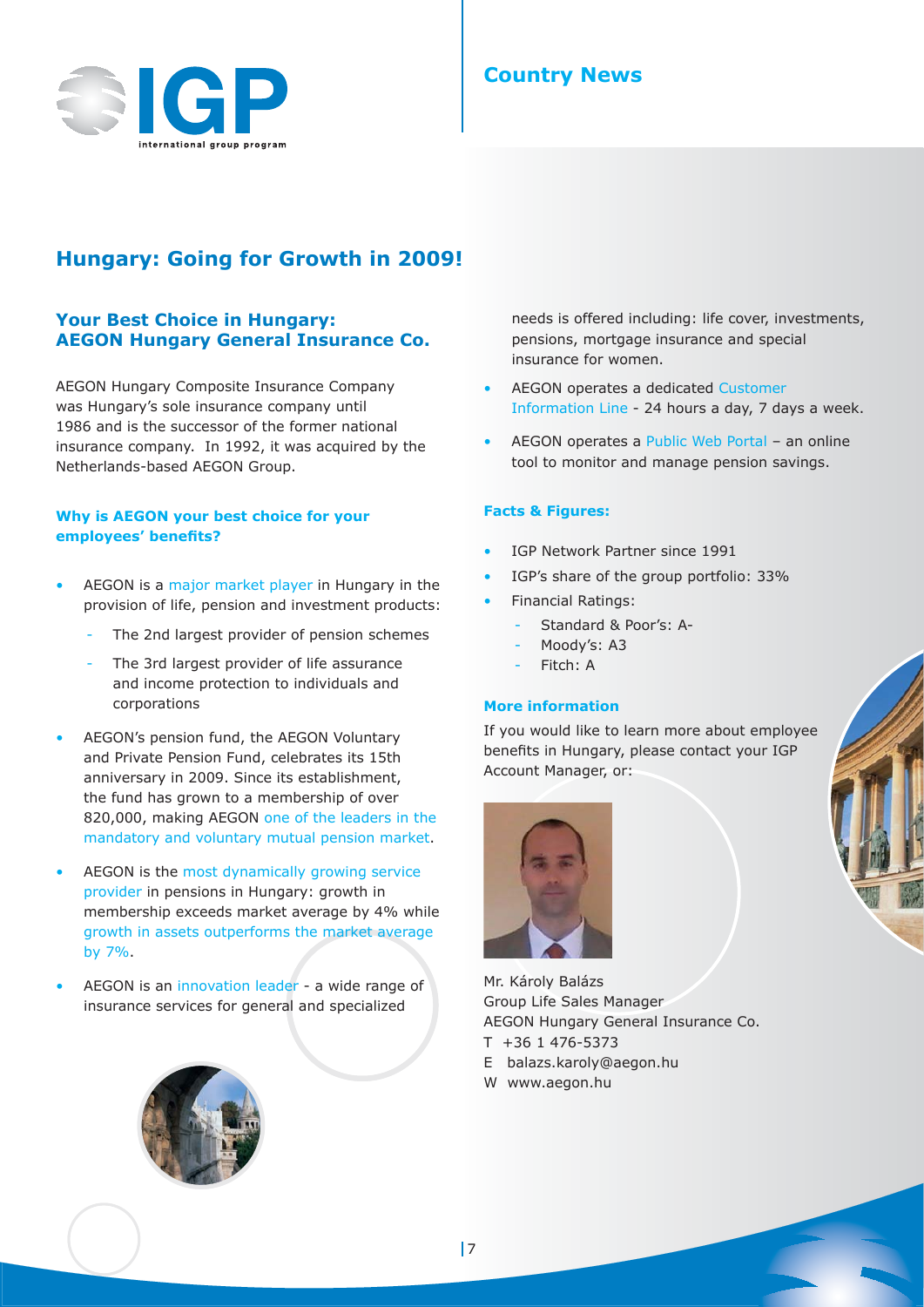

## **Network Partner News**

## **Fortis Insurance Belgium becomes AG Insurance**

#### **A name change symbolizing the end of a very special period and a new start**

On June 22, 2009, Fortis Insurance Belgium, the IGP Network Partner in Belgium since 1967, changed its name to AG Insurance.



The new name and logo refers to AG Insurance's expertise and solidity, their professionalism and strong image. It also refers to their open vision, their dynamism and ambition to think ahead and to innovate in a rapidly changing world.

#### The name change symbolizes both the end of a very special period and a new start.

AG Insurance has faced many challenges in recent times because of its association with Fortis Bank. It is a strong, independent legal entity and as such, is not influenced by the results of Fortis Bank. The quality of its services and insurance guarantees are not impacted by the problems faced by the bank.

#### **Strong 2008 Financial Results!**

Following the turmoil of recent months, we are extremely pleased to announce that the 2008 financial results confirm

that AG Insurance is and remains a solid, financially sound and profitable company:

#### **Solid solvency**

Thanks to its prudent investment policy, AG Insurance closed the year with a positive result, which differentiates it from the other major insurance companies in the market: its solvency margin is twice the statutory minimum level, which represents a security margin of almost EUR 4 bln in excess of their investment portfolio.

This means that the commitments to its clients, particularly in the provision of supplementary pensions, are more than ever guaranteed. The current economic climate has demonstrated the added value of doing business with an insurer such as AG Insurance, which is capable of meeting its long-term promises.

#### **Continuity in profit sharing thanks to solid operational results**

Due to its prudent investment policy, AG Employee Benefits achieved a remarkable operational result in 2008, which was equivalent to its result for 2007.

This allows AG Employee Benefits to continue its policy of profit sharing in line with previous years, in addition to the promised guarantees on insured capital and interest rates. This clearly differentiates AG Insurance from the other major insurance companies in the market.

#### **Strengthening of market position**

AG Insurance's consistent growth in the supplementary pensions market has increased its market share to 30%. In health care, it now has a client base of more than 800,000 insureds, which accounts for 14% of the market.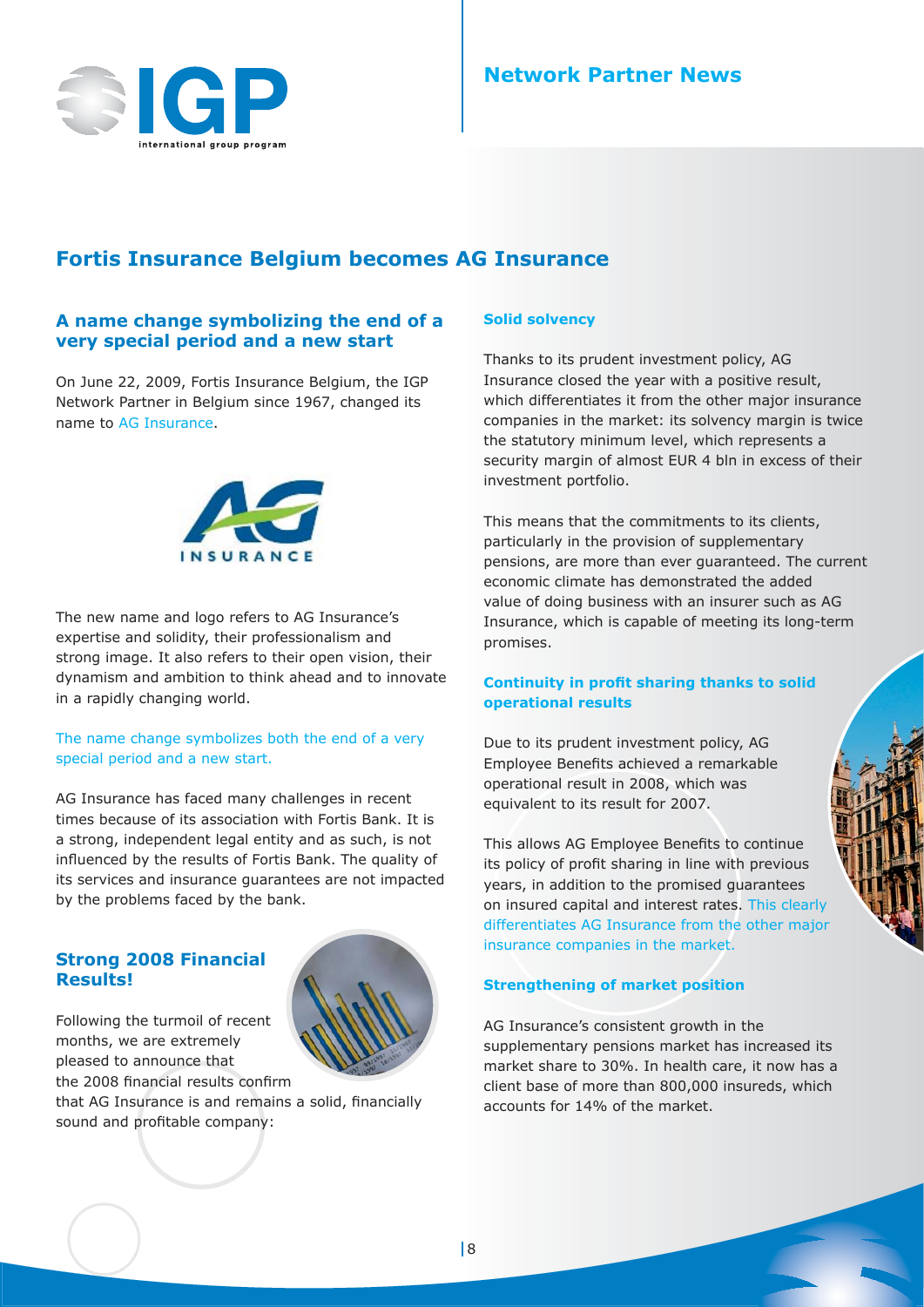

## **Country News**

## **Fortis Insurance Belgium becomes AG Insurance**

#### **Ownership**

Shareholders' Meetings were held in Ghent and Utrecht on April 28 and 29, during which it was confirmed that 75% of AG Insurance will remain in the hands of Fortis Holding and 25% will be owned by Fortis Bank. BNP Paribas now owns 75% of Fortis Bank. The equity participation by BNP Paribas is an acknowledgement of its confidence in the quality of AG Insurance's products and services, and the financial security that it offers.

*On behalf of AG Insurance, we would like to thank our mutual clients for the support and trust they have demonstrated over the past several months.* 

*AG Insurance is committed to continuing to provide its expertise in order to be your best partner for supplementary pensions and health care – thanks to its innovative solutions in terms of products and the quality of its service and advice.*

#### **More information**

If you would like to learn more about employee benefits in Belgium, please contact your IGP Account Manager, or:





Ms. Michèle Van den Spiegel AG Insurance T +32 2 664 83 85

- E michele.vandenspiegel@aginsurance.be
- W www.agemployeebenefits.be



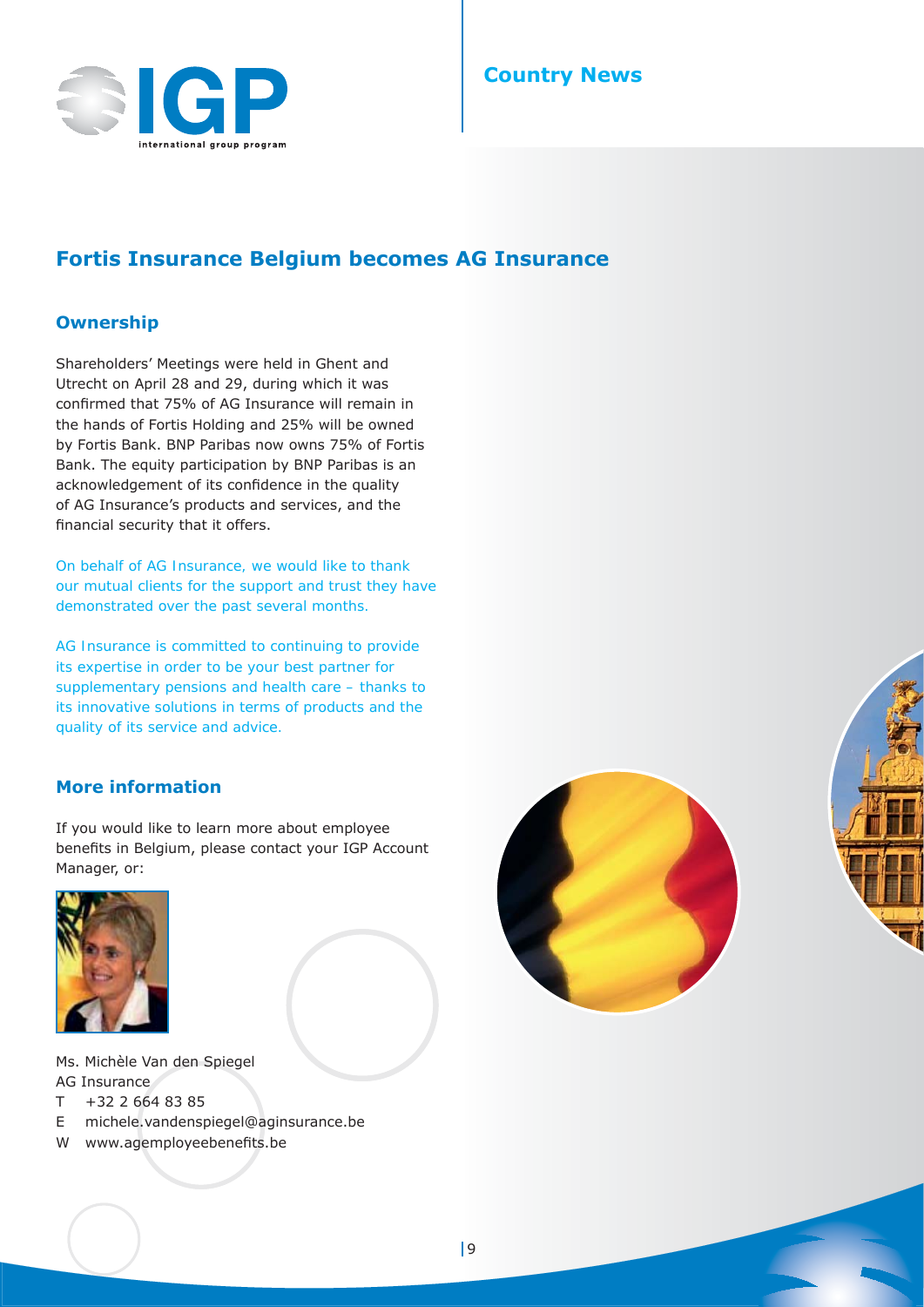

## **Denmark**

PFA Pension, IGP's Network Partner in Denmark, has published its 2008 Annual Report. The report demonstrates how PFA was able to steer safely through one of the most difficult financial years ever and how it was able to obtain a positive investment return as the only company within the commercial sector in Denmark.

In spite of the current worldwide economic environment, PFA realized a positive investment return of DKK 3.5 billion before pension yield tax compared to DKK 2.0 billion in 2007. The positive investment return is mainly attributable to very tight risk management during 2008.

For more information about PFA Pension, please visit: www.pfa.dk

## **Russia**

Aviva plc has signed an agreement to acquire the ING Group's non-state pension fund business and its holding company in Russia. The pension fund, which had assets under management of GBP 30.4 million\* as of December 31, 2008, provides pensions to large multinational corporate clients and has 17,000 members.

The acquisition will see Aviva become the leading foreign-owned provider of non-state pension fund

products in Russia, with around a 10% share of the assets under management within the competitive (non-captive) corporate pensions market.





Andrea Moneta, Chief Executive of Aviva Europe, said: "This acquisition will grow our market share of the Russian non-state pension fund business significantly, taking us from a top three foreign-owned player to the leading position. The deal provides the opportunity for us to cross-sell other life and savings products to a substantial customer base."

The acquisition has received approval from the Russian anti-monopoly authority and was completed on May 15, 2009.

For more information about Aviva in Russia, please visit: www.aviva.ru

- \* RUR 1.297 billion at an exchange rate of GBP 1: RUR 42.62
	- NB: gross asset / asset under management values are as stated in unaudited local accounts as of December 31, 2008

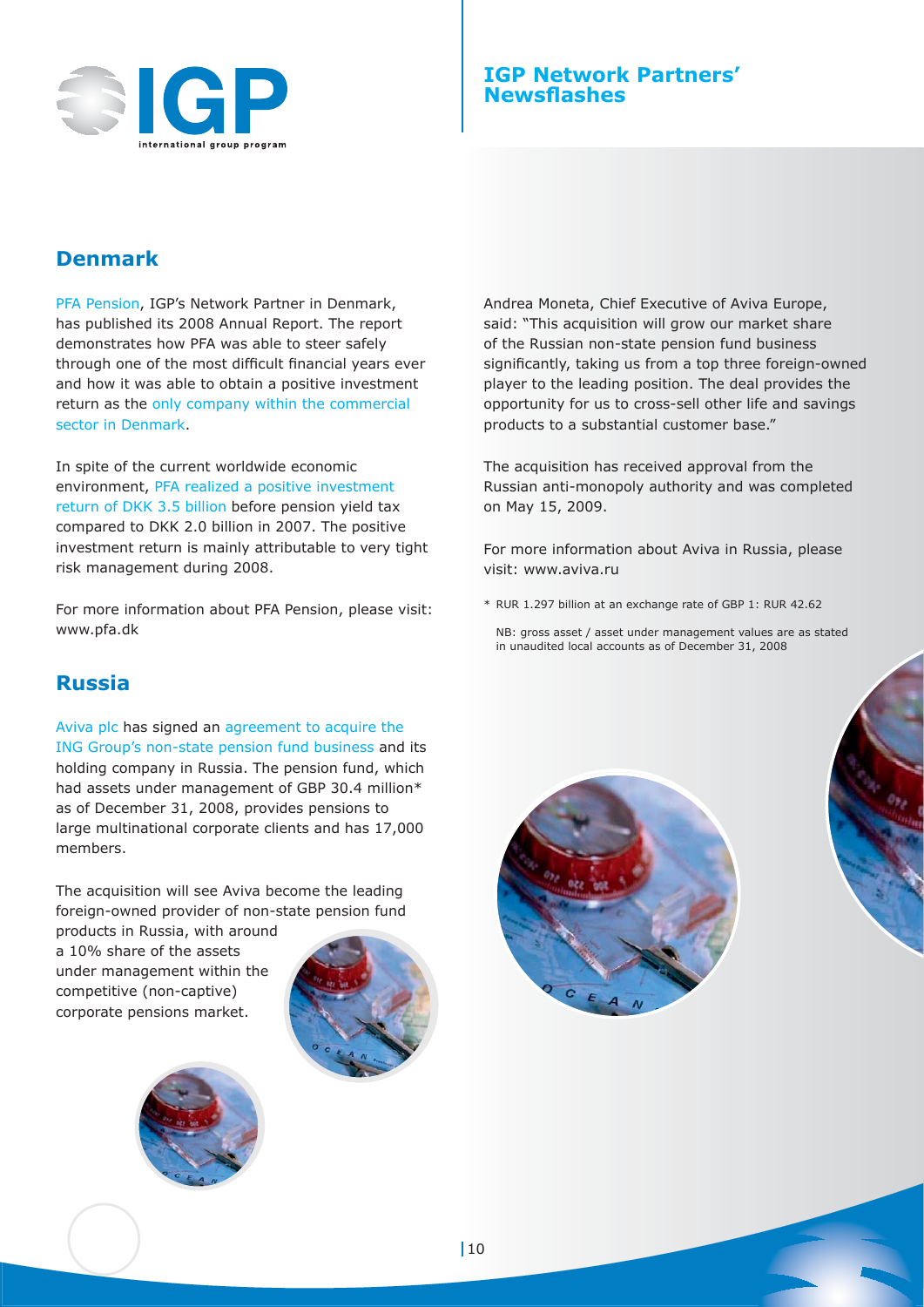## **Schedule of IGP Subsidiary Visits An opportunity to have an IGP representative meet with your local subsidiary**

IGP devotes many resources to meeting with your local subsidiaries to inform them about how IGP works and the possible advantages to the subsidiary of IGP participation.

These meetings also enable your subsidiaries to gain market knowledge about what employee benefits plans their competitors are offering and what is typical in their market. It furthermore enables us to gather information on your behalf about your operations' current employee benefits plans and how they are financed.

Staff members from the IGP offices in Boston, Brussels and Singapore travel regularly to participate, together with our Partners, in meetings with subsidiaries of our clients around the world.

If you would like IGP to meet with your local colleagues, we urge you to contact your IGP Account Manager (or the responsible IGP contact for the country or region mentioned below) and provide the contact details of your local representative so that we might set up a meeting.

#### *Ideally, you should send your local management an e-mail to encourage them to meet with IGP.*

Naturally, we will keep you informed of the results of each meeting and provide you with information on the current employee benefits plan(s) of your subsidiary and on any quotations that ensue.

#### **The following trips are scheduled during the coming months:**

| <b>Month</b> | <b>Dates</b> | <b>Country</b>   | <b>IGP Contact</b>           |
|--------------|--------------|------------------|------------------------------|
| July         | $6 - 10$     | Hong Kong        | richard_tan@igp.com.sg       |
|              | $20 - 24$    | Indonesia        | richard_tan@igp.com.sg       |
|              | <b>TBC</b>   | Luxembourg       | sylvie.dumon@igpeurope.com   |
| August       | $11 - 14$    | Philippines      | richard_tan@igp.com.sg       |
|              | $19 - 20$    | Poland           | wim.moldenaers@igpeurope.com |
|              | $24 - 28$    | China (Shanghai) | richard tan@igp.com.sq       |
|              | $16 - 22$    | Thailand         | joyce_low@igp.com.sg         |
| September    | $8 - 11$     | Malaysia         | joyce_low@igp.com.sg         |

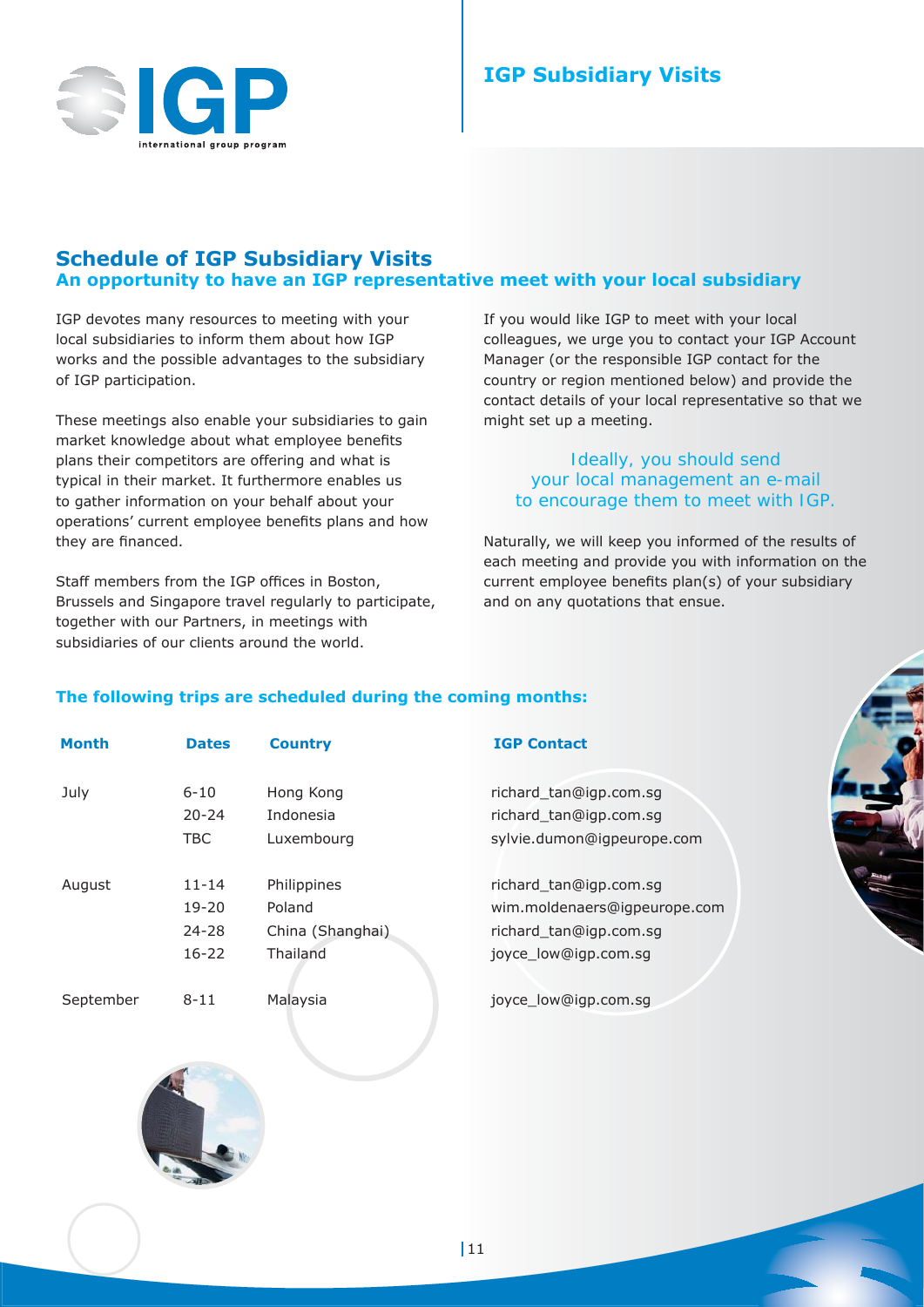

## **IGP Client Workshop**

IGP Europe Offices, Brussels October 12 & 13, 2009

The annual "IGP Workshop on Employee Benefits and Multinational Pooling" is a unique opportunity for representatives of multinational corporations, who would like to benefit from classes on multinational pooling and employee benefits from an international perspective. You should plan to attend if:

- You are new to the world of insurance or employee benefits;
- You recently started working with the IGP Network and want to learn how you can get the most out of your IGP pool;
- Your company has been a long-standing IGP client, but you want to know more about the services IGP can offer and how you can further expand your pool;
- You are still considering pooling and would like to gain more insight first.

If you think this session would be valuable to you or anyone within your company, please contact Inge Luyten:

- E inge.luyten@igpeurope.com.
- T +32 2 775 29 41

|         | <b>Monday, October 12:</b>              |
|---------|-----------------------------------------|
| 14:00   | Introduction to Employee Benefits       |
|         | Insurance                               |
| 15:00   | Coffee Break                            |
| 15:15   | Introduction to Pooling                 |
| Evening | Dinner hosted by IGP Europe             |
|         |                                         |
|         | <b>Tuesday, October 13:</b>             |
| 09:00   | Review of an IGP International          |
|         | Experience Report                       |
| 10:30   | Coffee Break                            |
| 10:45   | Maintaining and Expanding a Pool        |
| 12:00   | Group Picture & Lunch                   |
| 13:15   | Account Protection & Cash Flow Products |
| 14:15   | Coffee Break                            |

- 14:30 Captive Reinsurance
- 15:30 How does it work in practice:
	- Individual Discussions
- 16:15 Closing Drink



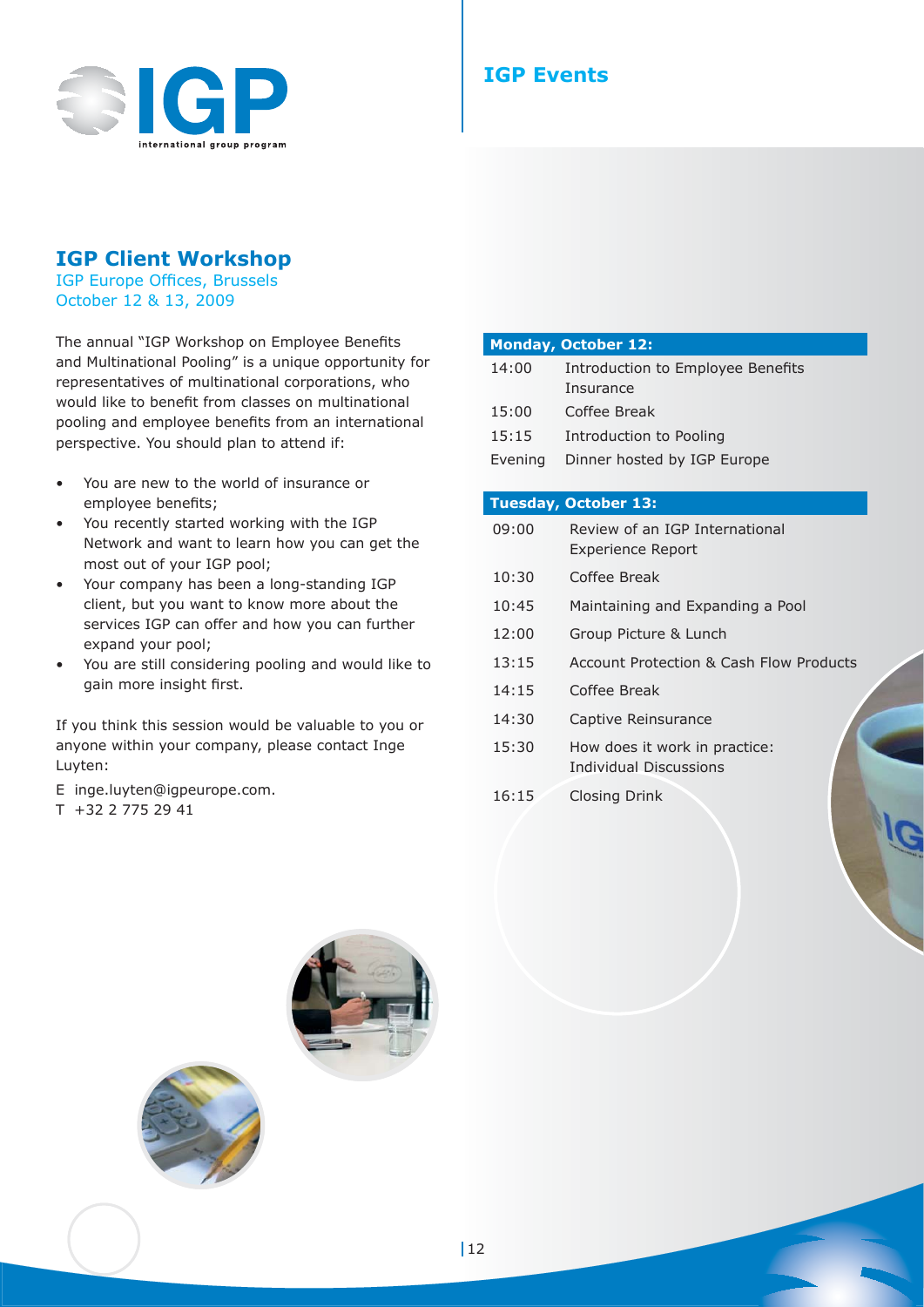

## **IGP Broker & Consultant Workshop**

IGP Europe Offices, Brussels October 13 & 14, 2009

To address the particular needs and interests of brokers and consultants, we are planning to organize our next "IGP Workshop on Multinational Pooling" on October 14, 2009. The workshop is mainly aimed at newcomers to the international benefits field or people needing a refresher course on international pooling matters.

During just one day, the participants will receive a wealth of information ranging from sessions on first and second stage accounting to analysis and review of international experience reports and sessions on account protection and cash flow products.

If you think this session would be valuable to you or anyone within your company, please contact Inge Luyten:

- E inge.luyten@igpeurope.com.
- T +32 2 775 29 41

#### **Tuesday, October 13:**

Evening Dinner hosted by IGP Europe

|       | <b>Wednesday, October 14:</b>                             |  |
|-------|-----------------------------------------------------------|--|
| 09:00 | Introduction to Pooling                                   |  |
| 10:00 | Coffee Break                                              |  |
| 10:15 | Review of an IGP International<br>Experience Report       |  |
| 12:00 | Group Picture & Lunch                                     |  |
| 13:00 | Account Protection and Cash Flow<br>Products              |  |
| 14:00 | Coffee Break                                              |  |
| 14:15 | Captive Reinsurance                                       |  |
| 15:15 | Cooperation between IGP,<br>the Consultant and the Client |  |
| 16:00 | Closing Drink                                             |  |







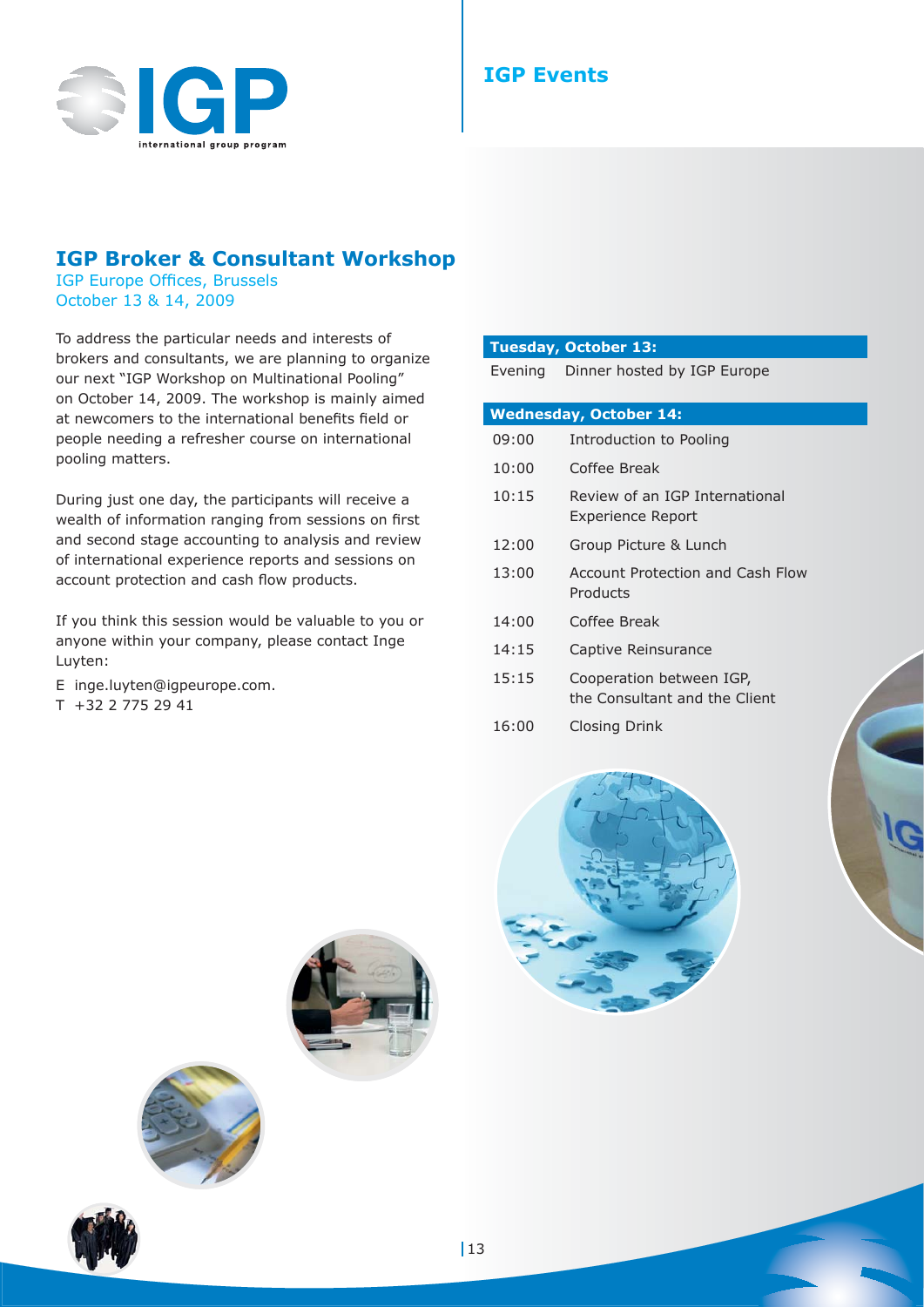

## **IGP Events**

## **IGP and Samsung Life host a Mini-Seminar in Korea**

On June 3, IGP was pleased to host a one-day seminar in Korea at the headquarters of our local Network Partner, Samsung Life Insurance Company, Ltd. This mini-seminar was designed especially for representatives of Japanese multinational companies with operations in Korea.

The attendees, who represented some of the leading Japanese companies, broadened their knowledge and understanding of multinational pooling and learned about recent developments concerning retirement benefits in Korea. The presentations were given in Japanese.

The Seminar was coordinated by Mr. Yoshi Komachiya of IGP's representative office in Tokyo and co-hosted by Samsung Life. Mr. Lee Cheolkyu, Assistant General Manager responsible for IGP business, welcomed everyone on behalf of Samsung.

Yoshi opened the event with a one-hour presentation on second stage accounting and the advantages of pooling international employee benefit plans.

Pooling is particularly important in Korea because local dividends are no longer allowed on group term life insurance. Therefore, pooling offers the only opportunity to share the benefits of good claims experience back with the client.

The participants made use of the coffee break that followed the presentation on pooling to ask specific questions and exchange information and ideas.







Both of these presentations were well-received and appreciated by the attendees.

Information on upcoming IGP seminars and events will be provided in future issues of Network News.

Samsung Life Insurance Company, Ltd. was established in 1957 and is now the largest and most successful life insurance company in Korea. As a market leader, Samsung Life has played a significant role in the growth and development of the Korean economy and improved the financial welfare of millions of Koreans.

If you want to learn more about employersponsored pension plans in Korea or want to find out what solutions Samsung Life can offer to your local subsidiary, please contact your IGP Account Manager or:

#### **Mr. Wonseok Choi**

Pooling Coordinator Samsung Life Insurance Company, Ltd. T (82) (2) 772-6751 E ws00.choi@samsung.com W www.samsunglife.com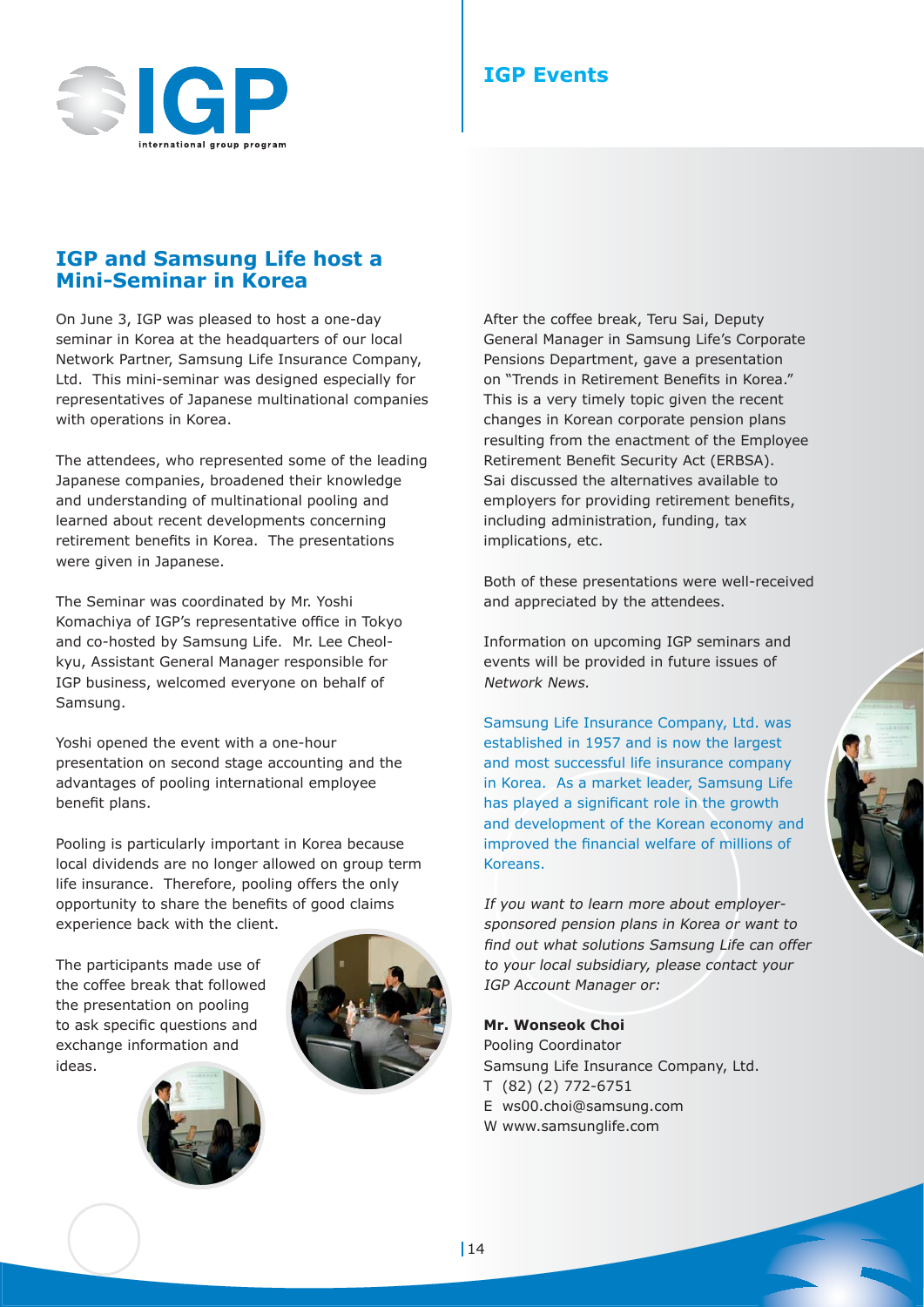



# **Seminars & Events**

## **2009**

| September $-$<br><b>October</b> | $29 - 30$ | IGP Seminar                                                             | Renaissance Waterfront Hotel,<br>Boston, USA |
|---------------------------------|-----------|-------------------------------------------------------------------------|----------------------------------------------|
| October                         | $12 - 13$ | IGP Training on Multinational Pooling<br>for Multinational Corporations | IGP Office, Brussels, Belgium                |
|                                 | $13 - 14$ | IGP Training on Multinational Pooling<br>for Intermediaries             | IGP Office, Brussels, Belgium                |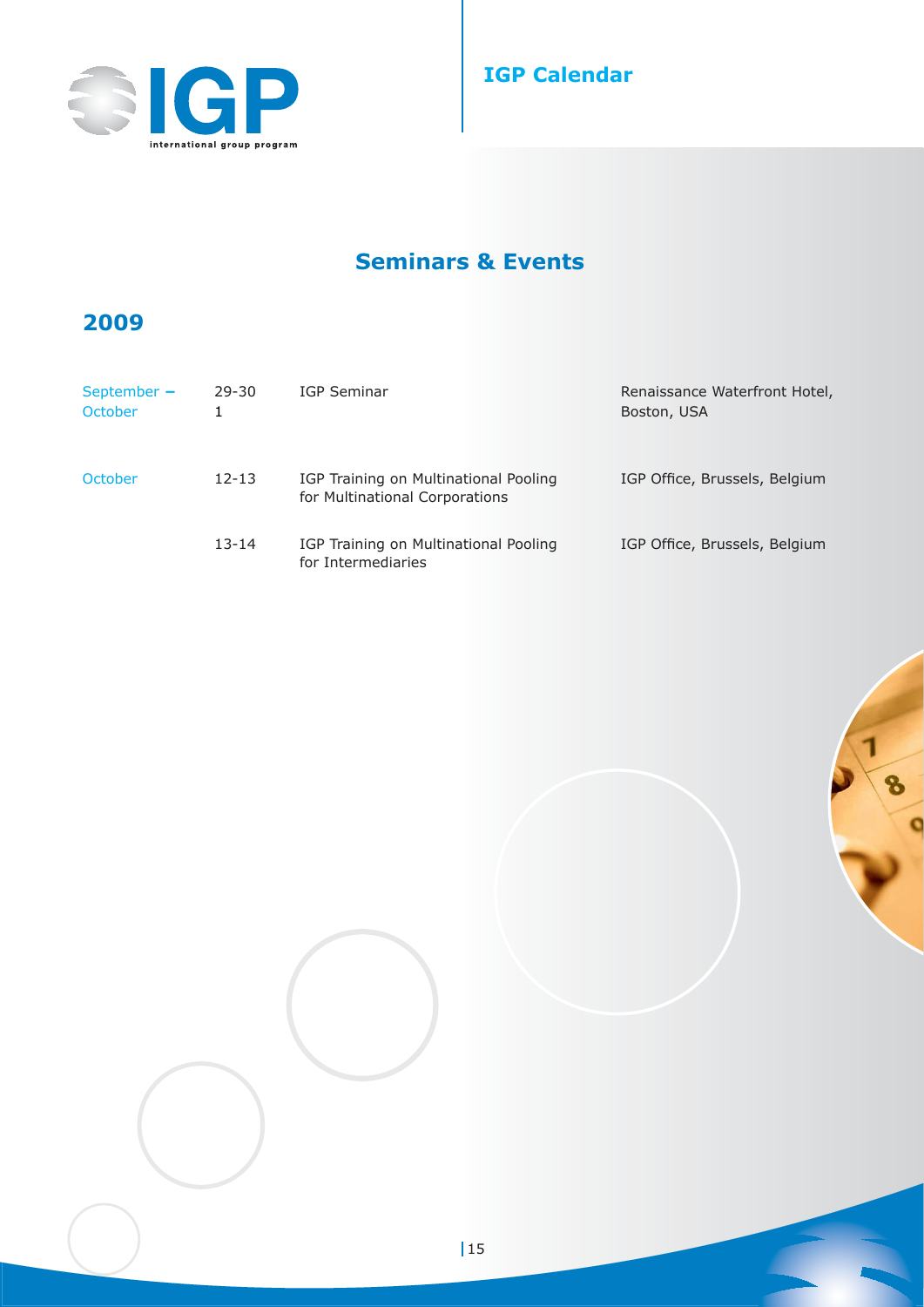

## **IGP Network Partners**

## **Asia-Pacifi c**

**Australia** AMP Life Limited

**China (Mainland)** Taiping Life Insurance Company, Limited

**Hong Kong** AXA China Region Insurance Company Limited

**India** Max New York Life Insurance Company Limited\*

**Indonesia** PT. Asuransi Jiwa Manulife Indonesia

**Japan** The Dai-ichi Mutual Life Insurance Company

**Korea** Samsung Life Insurance Company, Ltd.

**Malaysia** ING Insurance Berhad

**New Zealand** TOWER New Zealand

**Philippines** The Insular Life Assurance Company, Ltd.

**Singapore** Aviva Ltd.

**Taiwan (Republic of China)** Shin Kong Life Insurance Company, Ltd.

**Thailand** Muang Thai Life Assurance Company, Ltd.





## **Americas**

**Argentina**

SMG Life

**Brazil** Mapfre Seguros Brazil\*

**Canada** Manulife Financial Corporation – Canadian Division

**Chile** Mapfre Compañía de Seguros de Vida de Chile S.A.

**Colombia** Mapfre Colombia Vida Seguros, S.A.\*

**Dominican Republic** ARS Palic Salud, S.A. Mapfre BHD Compañía de Seguros, S.A.

**Ecuador** Atlas Compañia de Seguros S.A.\*

**El Salvador** Mapfre La Centro Americana S.A.\*

**Mexico** Seguros Monterrey New York Life, S.A.

**Paraguay** Mapfre Paraguay Compañía de Seguros S.A.\*



**United States** Prudential Insurance Company of America (Life)

**Uruguay** Mapfre Uruguay Compañía de Seguros S.A.

**Venezuela** Mapfre La Seguridad, C.A.\*

\* Correspondent Network Partner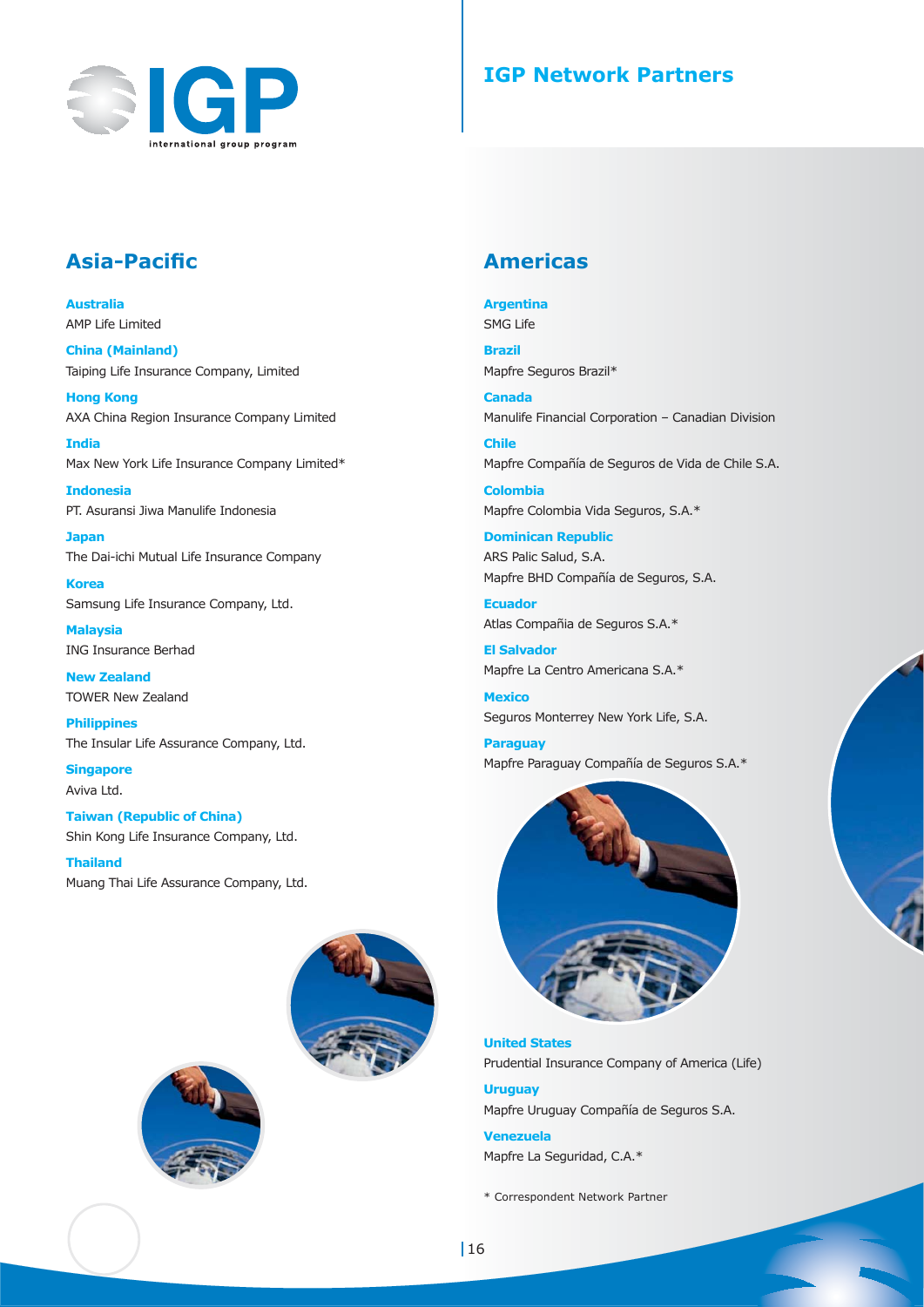

## **IGP Network Partners**

## **Europe & Africa**

**Austria**

VICTORIA-VOLKSBANKEN Versicherungs-AG

**Baltic States (Estonia, Latvia & Lithuania)** SE Sampo Life Insurance Baltic\*

**Belgium** AG Insurance

**Czech Republic** AXA pojišťovna a.s.

**Denmark** PFA Pension

**Finland** Mandatum Life Insurance Company Limited

**France** AXA France Vie

**Germany** VICTORIA Lebensversicherung AG

**Greece** The ETHNIKI Hellenic General Insurance Company

**Hungary** AEGON Hungary Composite Insurance Company

**Ireland** Irish Life Assurance plc

**Italy** Fondiaria-SAI S.p.A.

**Liechtenstein** AXA Winterthur

**Luxembourg** Fortis Luxembourg Assurances

**Monaco** AXA France Vie

**Netherlands** ASR Insurance

**Norway** Storebrand Livsforsikring AS

**Poland** WARTA Life Assurance Company Limited

**Portugal** VICTORIA-Seguros, S.A.

**Russia**

Aviva Insurance Company, ZAO



**Slovak Republic** AXA životní pojišťovna a.s., organizačná zložka Slovensko

**Slovenia** VICTORIA-VOLKSBANKEN Zavarovalniska delniska druzba\*

**South Africa** The Old Mutual Life Assurance Company (South Africa) Limited

#### **Spain**

Caja de Seguros Reunidos, Compañía de Seguros y Reaseguros, S.A. (CASER)

**Sweden** SPP Livförsäkring AB

**Switzerland** AXA Winterthur

**Turkey** Yapı Kredi Emeklilik A.Ş. (Life and Pensions) Yapı Kredi Sigorta A.Ş. (Health)

**United Kingdom** AXA PPP healthcare (Health) Canada Life Limited (Life and Pensions)



## **Third-Country National and Expatriate Coverage**

AXA PPP healthcare AXA Winterthur CIGNA International Expatriate Benefits (CIEB)\* Nordben Life and Pension Insurance Co. Limited

\* Correspondent Network Partner